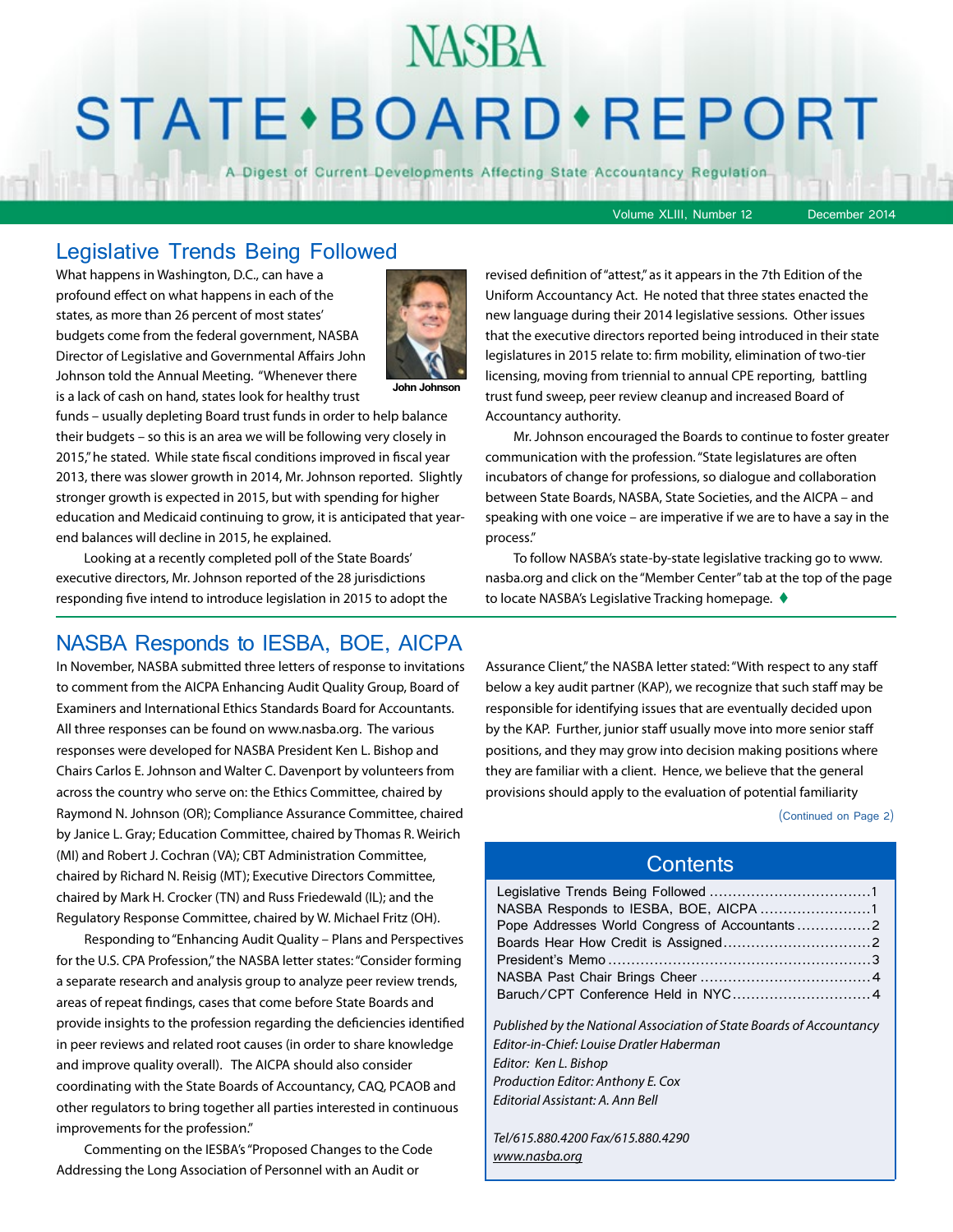#### <span id="page-1-0"></span>Pope Addresses World Congress

While AICPA Past Chair Olivia Kirtley was welcomed as the new president of the International Federation of Accountants, she was not the best known speaker at the 19th World Congress of Accountants (WCOA), held November 10-13 in Rome, Italy. Pope Francis received the participants of the WCOA at an audience

in the Vatican. He called on the accountants "to make



**Pope Francis**

choices that foster the social and economic well-being of the whole of humanity, offering everyone the opportunity to realize his own development." Pope Francis urged the accountants "to act always responsibly…addressing with courage especially the problems of the weakest and the poorest."

The WCOA's plenary sessions covered: businesses thriving in disruptive times; enhancing government transparency and accountability; and integrated thinking. President Kirtley told the

#### Boards Hear How Credit Is Assigned

Massive Open Online Courses (MOOCs) are being studied by the American Council on Education to examine their academic potential. The ACE has recommended five Coursera courses for college credit but none are business courses yet, Dr. Christine A. Botosan, president of the American Accounting Association, told the NASBA Annual Meeting. "Times in higher education are turbulent and the process of assigning credit is difficult and involves the application of significant judgment," she reported. The complete text of Professor Botosan's talk can be found on http://nasba.org/media-resources/presentations-andspeeches/#annual2014.

The most well-known providers of MOOCs associated with top universities are Coursera, Udacity and EdX, Dr. Botosan stated. Currently her school, the University of Utah, does not have any articulation agreement with MOOCs providers, but the Colorado State University has announced it will accept transfer credit from Udacity, she said. The U of U has complete authority to decide which courses are acceptable at the junior and senior undergraduate levels and for graduate classes.

U of U also has limitations on the amount of credit students can transfer and still receive a degree from U of U. If a student were to request transfer credit for an introductory accounting MOOC, the chair of the accounting department would assign a faculty member to begin the assessment to determine if the content covered was sufficiently similar to what would be covered in the university's course. They would consider which institution is offering the course, whether it is accredited and by whom, and what materials are specific to the course. They would also need to determine how much credit to grant. With the World Congress: "The groundswell for integrated reporting and integrated thinking is rising quickly." At the closing session organized by the CGMA, Ms. Kirtley told the accountants that finance is increasingly taking the driver's seat in businesses worldwide.

The WCOA reported attendance at the event by continent: 1,592 from Africa, 789 from Asia, 1187 from Europe, 343 from America, and 45 from Oceania. The largest number of representatives from any single country was 1,145 from Nigeria. The United States had 120 in attendance. Professionals from more than 100 countries participated. The 19th World Congress was hosted by the Italian Institute of Accountants and IFAC.

In 2018, the 20th WCOA will be held in Sydney, Australia, with the support of the Certified Practicing Accountants of Australia, the Institute of Chartered Accountants Australia, Business Events Sydney and the New South Wales government.  $\blacklozenge$ 

standard semester-long class, one credit hour is defined as one hour of direct faculty instruction plus a minimum of two hours of out-of-class work each week for 15 weeks. With on-line courses, metrics may need to depend more on demonstrating acquired competencies and less on contact hours, she observed.

In the fall of 2013, Professor Brian Bushee of Wharton introduced the first introductory accounting MOOC, for which 56,000 students registered and approximately 10 percent completed. Besides the accounting MOOC, Wharton offered three other MBA MOOCs through Coursera. This enabled Wharton to evaluate the performance of students all over the world and identify top talent for recruiting, as well as provide vast global advertising, Dr. Botosan observed.

The American Accounting Association is proposing the formation of four centers aimed at advancing accounting in the areas of education, practice, research and public interest. Dr. Botosan invited NASBA to partner with AAA and other organizations concerned about accounting education in the development of the Center for the Advancement of Accounting Education. She explained the CAAE will provide a central location for resources and activities to help faculty and Ph. D. students.

Professors Jerry E. Trapnell and Jan R. Williams described the levels of accreditation of schools, focusing on the process and standards of the AACSB's separate accounting accreditation process. Over 16,000 schools give business degrees, but only 700 are AACSB approved. Dr. Trapnell pointed to data collected by NASBA from the State Boards that showed 68 percent of candidates taking the Uniform CPA Examination in 2013 came from AACSB schools and 75 percent of them passed.  $\blacklozenge$ 

#### NASBA Responds to IESBA, BOE, AICPA (Continued from Page 1)

threats that may exist for all individuals on the audit team."

The Board of Examiners'"Invitation to Comment: Maintaining Relevance of the Uniform CPA Examination," drew many comments. One of the recommendations in the NASBA letter was: "Several Boards of Accountancy have approached NASBA with a request for year round testing and, more specifically, with a request for opening the month of June for Examination testing as an accommodation to those

candidates who are either still in school or have just graduated in May. We encourage the AICPA to continue exploring avenues to alleviate or diminish the need for dark months, and also work with NASBA to consider what improvements could be made to the testing schedule."

Check the "Publications" section of www.nasba.org for NASBA's responses to the latest professional inquiries. Responses related to ethics and peer review issues are currently under preparation.  $\blacklozenge$ 

ent kista utar kisriä nent kista utar kisriä nent kista autar kisriä nent kisria uta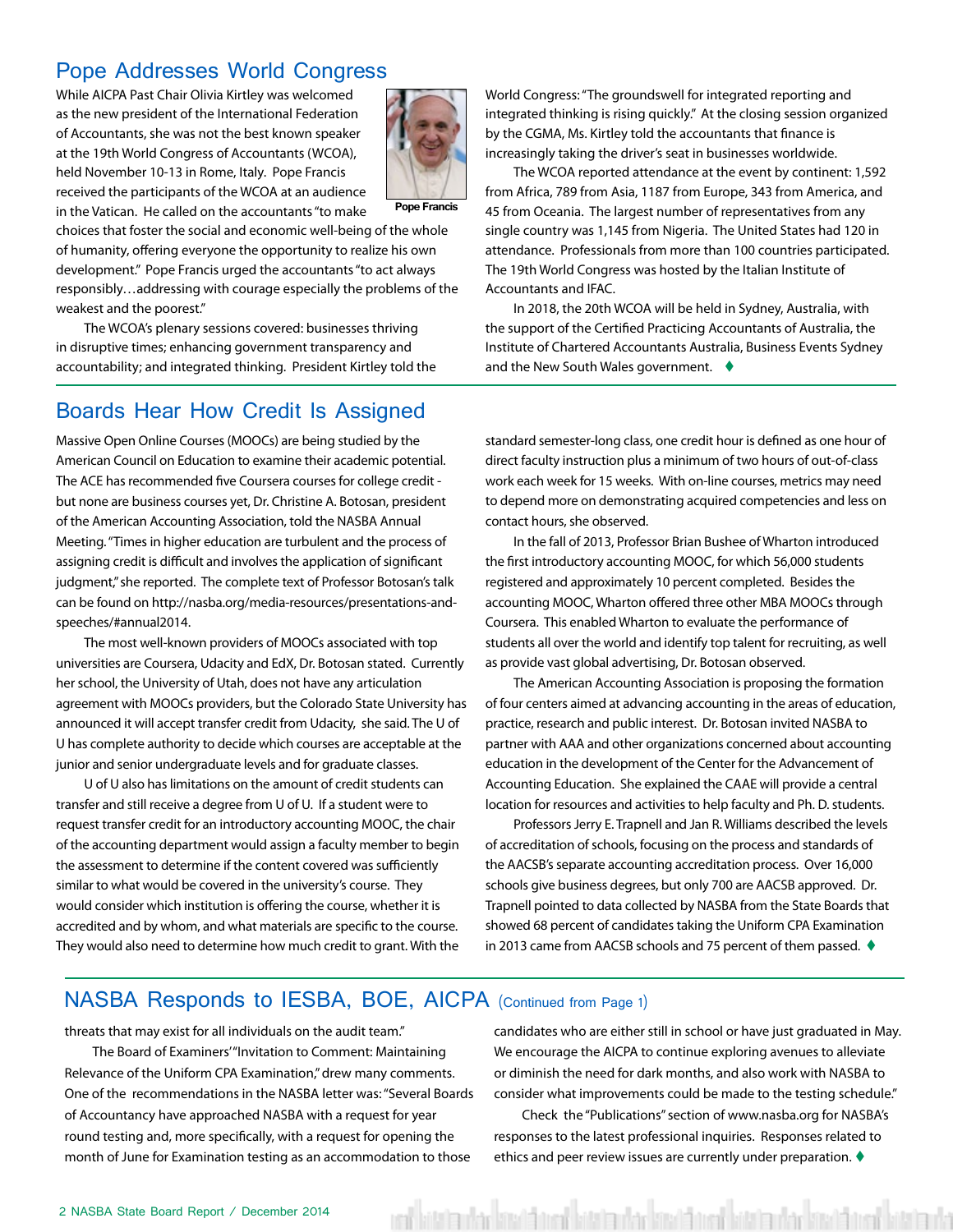# PRESIDENT'S MEMO

## **Already December?**

While growing up, I remember hearing from "older folks" about how fast time flew by. That was a difficult concept for me to understand, as it seemed like the school year never ended and birthdays and holidays took forever to arrive. Now I have joined the ranks of those who can hardly believe how quickly years seem to go by. As I was preparing to write this "Memo" for the final *State Board Report* of 2014, I couldn't help thinking: "Is it really already December?"

One of the ways we measure time at NASBA is by the terms of office of our Chairs and Board members. This week I received a wonderful message from Doug Skiles of Nebraska, who recently completed his term as Central Regional Director on NASBA's Board of Directors. In his message, Doug wrote how "time has really slipped away fast" in respect to his membership on the Nebraska Board of Accountancy and his service on the NASBA Board. His comments made me reflect on similar messages from recent past Chairs Gaylen Hansen and Carlos Johnson about the fleeting opportunity of serving on State Boards and with NASBA, and the importance of getting the most from the time you have as part of these groups.



**Ken L. Bishop President & CEO**

As we come to the end of 2014 and reflect on the endeavors we undertook, and the successes we achieved, we now are immediately thrust into the challenges of a new year. For some of you, 2015 will be your first full year of service on your State Board, just as new members of the NASBA Board will take up the reins from those like Doug, who have been guiding our course. Right now, at the genesis of your regulatory career, you should be considering your Board's goals and the opportunities that you will have during your time, remembering that it will "slip away fast."

Not only does time move rapidly, but the expectations of our stakeholders, including candidates and licensees, is for faster, more intuitive service as technology makes it more possible. As millenials enter the marketplace, with the expectation of change and with the desire for nearly instant gratification, we will all be challenged to consider, develop and make improvements while maintaining the core mandates of sound public policy and strong public protection. Each of you will be challenged to consider what your role and contribution to change will be during your tenure **—** or whether you will leave it to the next generation.

At the NASBA Annual Meeting we had candid discussions about the need for uniformity in accounting laws and rules, the need to address changes in higher education and CPE, and the need to make progress in improving diversity, both in the profession and in the regulatory arenas. No doubt, these are big and complex issues that have been around for years. My challenge to you is to consider what your role will be in making meaningful progress toward resolving them during your fleeting opportunity to work with other Boards.

NASBA and State Boards are blessed to have so many talented and accomplished men and women working together. NASBA has developed resources and capabilities to provide unprecedented services to State Boards. There has never been a better time to take on important issues and make your term count – whether you are in your first year of service on your Board or your last. Something for you to think about as we approach a new year.

I wish each of you and your families a safe and wonderful holiday season and a happy and productive new year. "New year?" Is it really already December?

*Semper ad meliora (Always toward better things).*

en L. Bohop

*— Ken L. Bishop President & CEO*

eristischen Eberiche behalden Eberiche behalden Eberichen ach eristische